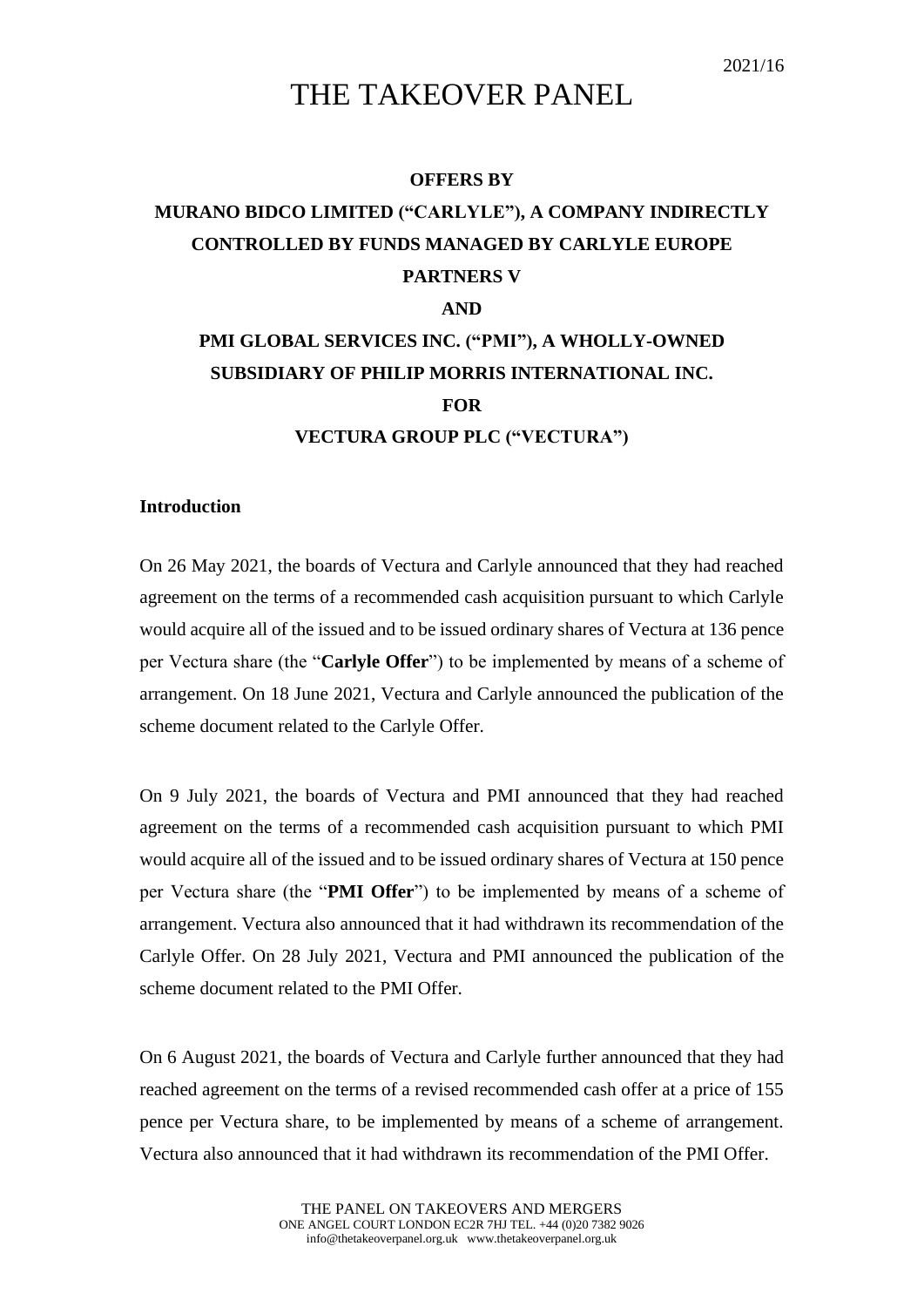On 8 August 2021, the board of PMI announced a further increased cash offer at a price of 165 pence per Vectura share.

On the basis that neither offeror has declared its offer final, such that either offer may be further increased or otherwise revised, a competitive situation continues to exist for the purposes of Rule 32.5 of the Takeover Code (the "**Code**").

In order to provide an orderly framework for the resolution of this competitive situation, and in accordance with Rule 32.5, the Panel Executive has, after discussions with the parties, established an auction procedure and determined that Day 46 for these purposes shall be Tuesday 10 August 2021. This is based upon the auction procedure set out in Appendix 8 of the Code, but has been adapted as noted below.

Accordingly, assuming that a competitive situation continues to exist, the auction procedure is expected to commence at 5.00pm (London time) on Tuesday 10 August  $2021$ 

- (a) "Auction Day 1" shall be Wednesday 11 August 2021;
- (b) "Auction Day 2" shall be Thursday 12 August 2021;
- (c) "Auction Day 3" shall be Friday 13 August 2021;
- (d) "Auction Day 4" shall be Monday 16 August 2021; and
- (e) "Auction Day 5" shall be Tuesday 17 August 2021.

The auction procedure provides for up to five days of public bidding over sequential business days under which:

(a) each offeror is permitted to announce a revised offer on any Auction Day and, as envisaged by paragraphs 4(b) and (c) of Appendix 8 of the Code, may also submit an offer announcement to the Panel Executive subject to a condition that the revised offer will be announced only if the other competing offeror also submits an offer announcement to the Panel Executive on that day; and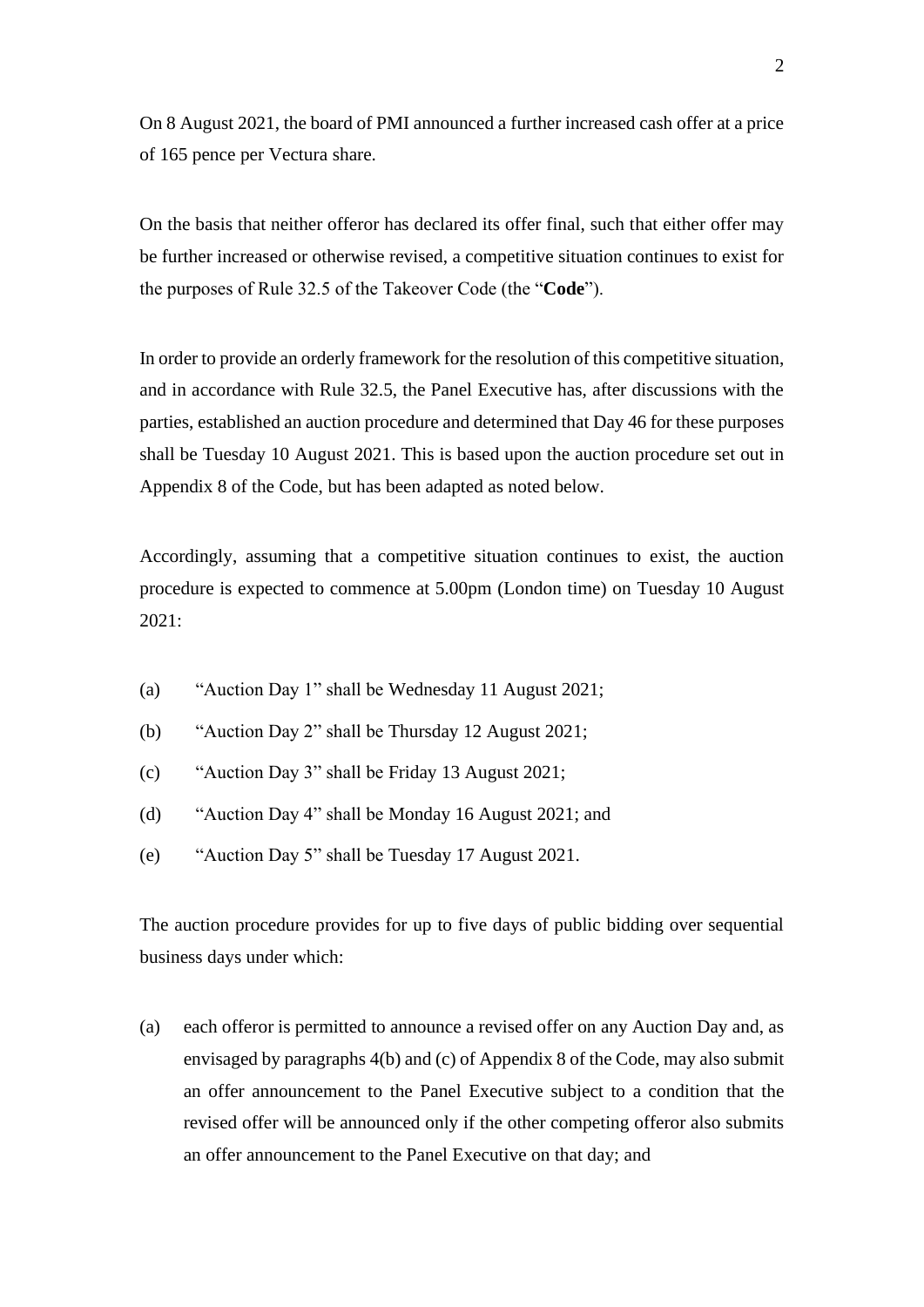(b) if neither offeror announces a revised offer on any Auction Day, the auction ends.

As an adaptation to the procedure set out in Appendix 8 of the Code, a revised offer announced by either offeror during the auction procedure must be made at a price per share: (a) in cash in pounds sterling and in a whole number of pence; and (b) above the level of the offer most recently announced or made by the other offeror.

As a further adaptation to the procedure set out in Appendix 8 of the Code, on Auction Day 5: (a) the offeror with the lowest offer at that point shall only be permitted to make an offer at an "odd" number of pence; and (b) the offeror with the highest offer at that point shall only be permitted to make an offer at an "even" number of pence.

The Panel Executive has reserved the discretion to amend the auction procedure as appropriate. In particular, the dates referred to above may be subject to change, depending on the circumstances at the time. In the event of an amendment to the above dates, the Panel Executive will make a further statement.

Save for a revised offer announced in accordance with the auction procedure, neither offeror will be permitted to announce or to make a revised offer for Vectura on or after 5.00pm on Tuesday 10 August 2021.

Pursuant to section 2(i) of Appendix 8 of the Code, the Panel Executive will make an announcement confirming when the auction procedure has ended.

Following the end of the auction procedure, save with the consent of the Panel Executive, neither offeror is permitted to revise the price of its offer for Vectura from that established by means of the auction procedure or to introduce any new alternative offer unless, under the normal provisions of the Code, a person other than (a) Carlyle or PMI or (b) any person acting in concert with either Carlyle or PMI announces a firm intention to make an offer for Vectura.